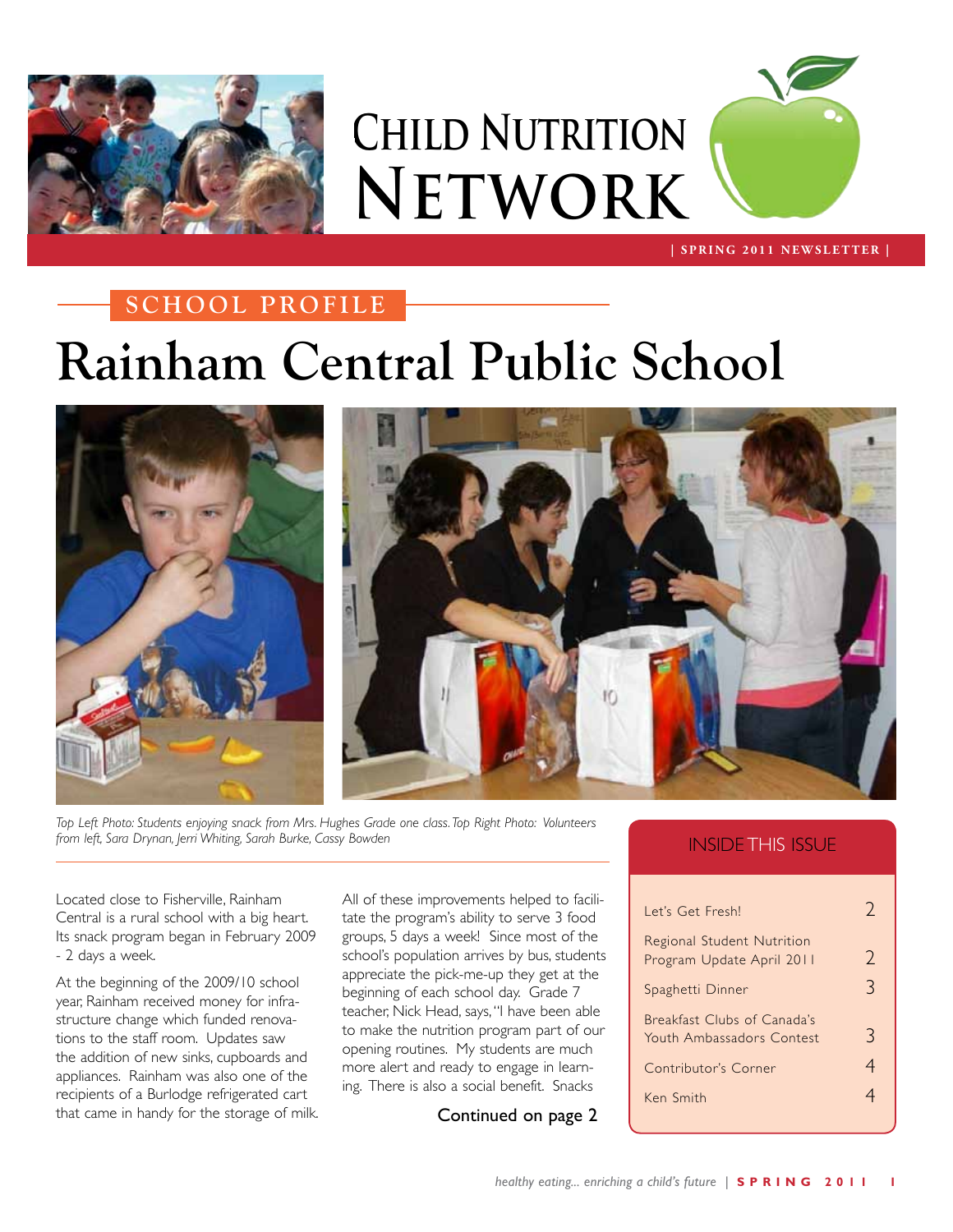

#### **Rainham Central Public School - School Profile** Continued from page 1

are set up buffet style and the etiquette of sharing politely with peers is evident. It doesn't interfere with classroom instruction as students at the intermediate-level are able to eat nutritious snacks and still get on with their lessons!"

Volunteer parents prepare the food items, and pack them into cooler bags, which are then picked up by students and delivered to all 12 classrooms. These same parents share in baking mini-muffins, shopping, and fundraising. Some supporters include: "No Frills" in Hagersville, the Haldimand War Memorial Hospital in Dunnville, and the Norfolk Fruit Growers Association in Simcoe. Funding sources for Rainham's exciting program include CNN, Breakfast for Learning, Breakfast Clubs of Canada, and their own in-school fundraising endeavours.

A big thanks to the students, volunteers, and staff that make this the awesome program that it is! Keep up the great work!



## **Spring has sprung and the grass has sprouted. Here come the Farmer's Markets. Let's Get Fresh!**

The Student Nutrition Programs in the Dunnville area are looking forward to bringing in more fresh produce from the local Dunnville Farmers Market.

We are happy to report that the "Farm to School Depot" is now completely set up and ready to start sorting the produce and getting it out, not only to Dunnville Central and Thompson Creek schools, but opening it up to all area schools!



*Farm to School Depot at Salvation Army*

In the meantime, we've been busy getting out the apple and orange juice tetra packs! A

Special Thank You to all of the volunteers who stopped in to pick up cases of juice. Most recently, we had our first delivery of Cheese Wiggles at the "Farm to School Depot".

Please feel free to connect with Karen Allen and arrange to drop by and pick up some of the produce once the farmers start delivery!

Watch for more information about developing the same type of program in the Norfolk area!

**One last tip:** When making up your shopping list for your Program, try to make the FIRST stop your local farmers market to get the freshest home-grown goodness for our children!

### **Regional Student Nutrition Program Update April 2011**

#### Provincial Infrastructure Funding:

The Network recently received a small amount of additional provincial funding to provide new and existing programs with additional support to purchase basic program supplies and equipment that will enhance local programs. New programs, that did not participate in earlier infrastructure grant allocations, will receive up to \$2,000 to purchase start up equipment.

#### Grant from Imperial Oil

The Child Nutrition Network received \$10,000 from the Imperial Oil Foundation to provide training in "Basic First Aid" and "Safe Food Handling" for program coordinators and volunteers. The network

will also be able to provide all programs with insulated cooler bags and ice packs to ensure the milk, cheese and yogurt products being delivered to students are transported and maintained at 40 degrees Fahrenheit. This funding will help ensure that all programs meet the food safety standards through volunteer training and equipment enhancements!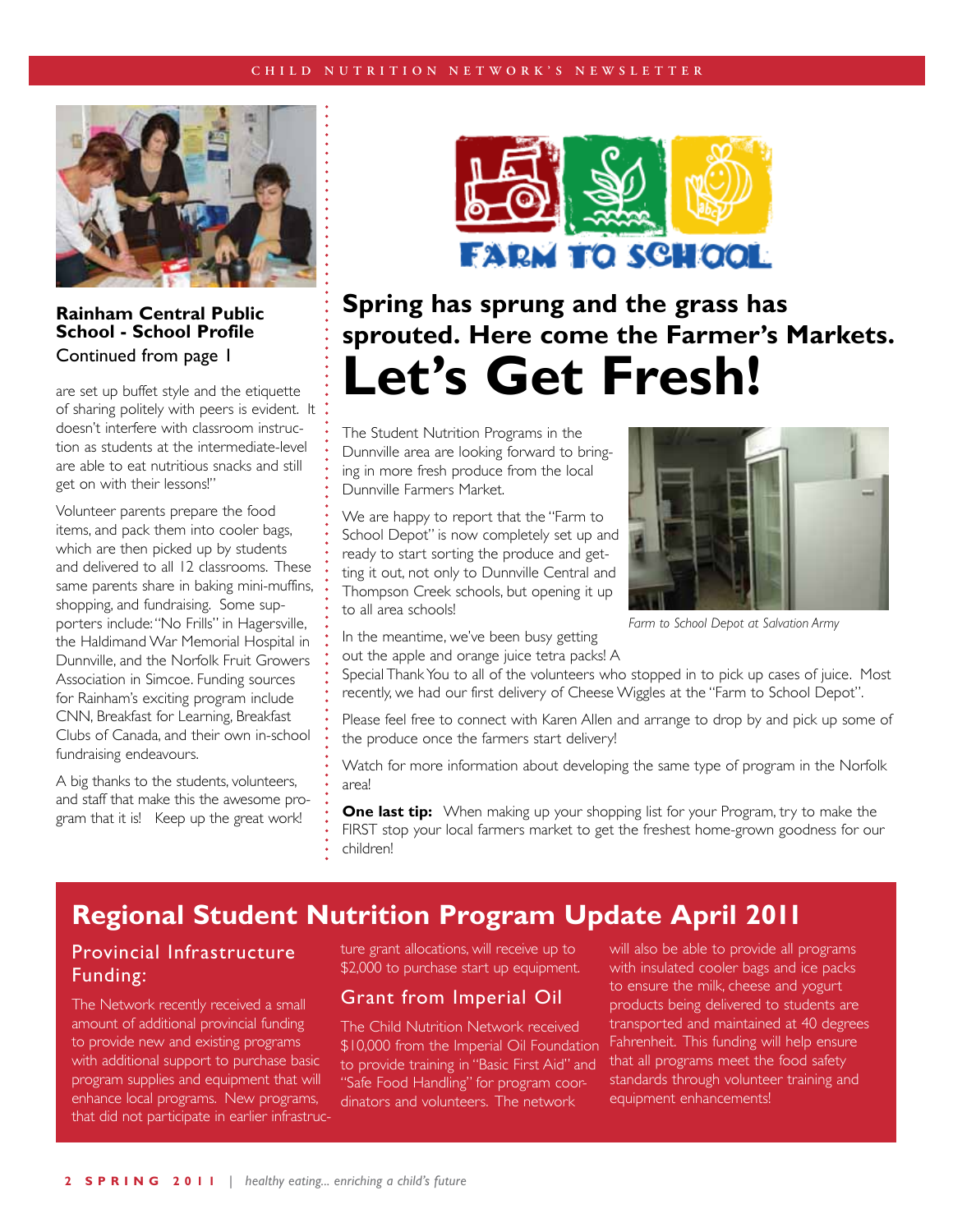Child Nutrition Network's

# **Spaghetti Dinner raises \$5600.00 this year**

The 7<sup>th</sup> Annual Child Nutrition Network Spaghetti Dinner on March 10<sup>th</sup> at Holy Trinity Catholic High School was a big success again this year. Student Nutrition Programs at Lynndale Heights, Doverwood, Elgin Ave., West Lynn Public Schools, and St. Joseph's Separate School benefited from the monies raised at the event.

Thank you to all the following businesses and service clubs that helped:

Kwic Internet, Giant Tiger, Good Humor Breyers, Del-Bac Sales, Townsend Butchers, Norfolk Fruit Growers Association, Richview Acres, Hank DeKoning Ltd., Royal Bank, Sobey's, V.G. Packers, Roulston's, Food Basics, Blue Elephant, Jensen Cheese, McDonald's, McKay Financial Services, Carstar Collision Pro, The Co-operators (Alice Smith), and The Co-operators (Jeff Goble). Scotiabank's "Team Scotia Program" came through again this year with a cheque for \$2500.00 for the Child Nutrition Network. The Norfolk Sunrise Rotary of Simcoe and Venture Cafe also helped in the kitchen and out on the floor.

Special thanks to everyone who attended and helped support the Student Nutrition Programs in Norfolk County!



*The Child Nutrition Network received a donation of \$2500.00 from Scotiabank. The staff was treated to "Breakfast in a Bag" from Elgin Ave. Public School and N.Y.C.A. as a thank you for their continued sup*port to the Student Nutrition Programs in Norfolk County. The donation will purchase healthy food for the *following programs: Doverwood Public, Elgin Ave. Public, Lynndale Heights Public, St. Joseph's Separate and West Lynn Public School. The donation was given in conjunction with this year's Child Nutrition Network Spaghetti Dinner held in March. On hand to receive the "Breakfast in a Bag" were (from left) Debbie Rush, Fran Haskett, and Adela Mudford from Scotiabank.*

## **Breakfast Clubs of Canada's Youth Ambassadors Contest**

A huge congratulations to Shannon MacDonald, Grade 7 student at Dunnville Central Public School, for being chosen as one of the Ambassadors for Breakfast Clubs of Canada.

Shannon will be spending 4 days at the Tim Horton's Youth Leadership Camp in Parry Sound at the end of May. Shannon is from a large family and has never been to camp. She does a lot of volunteer work including helping out with The Dunnville Skating Club. She is involved in special events at her school and is Student Council President. When asked about this honour, her response was "I can't believe I got selected for the BCC Leadership Camp... I can't wait to go to camp! When I am there, I hope it benefits me by improving my skills and possibly working on new ones. I would also like to build up my confidence and make some new friends." We wish Shannon all the best and can't wait to hear about her experiences upon her return.